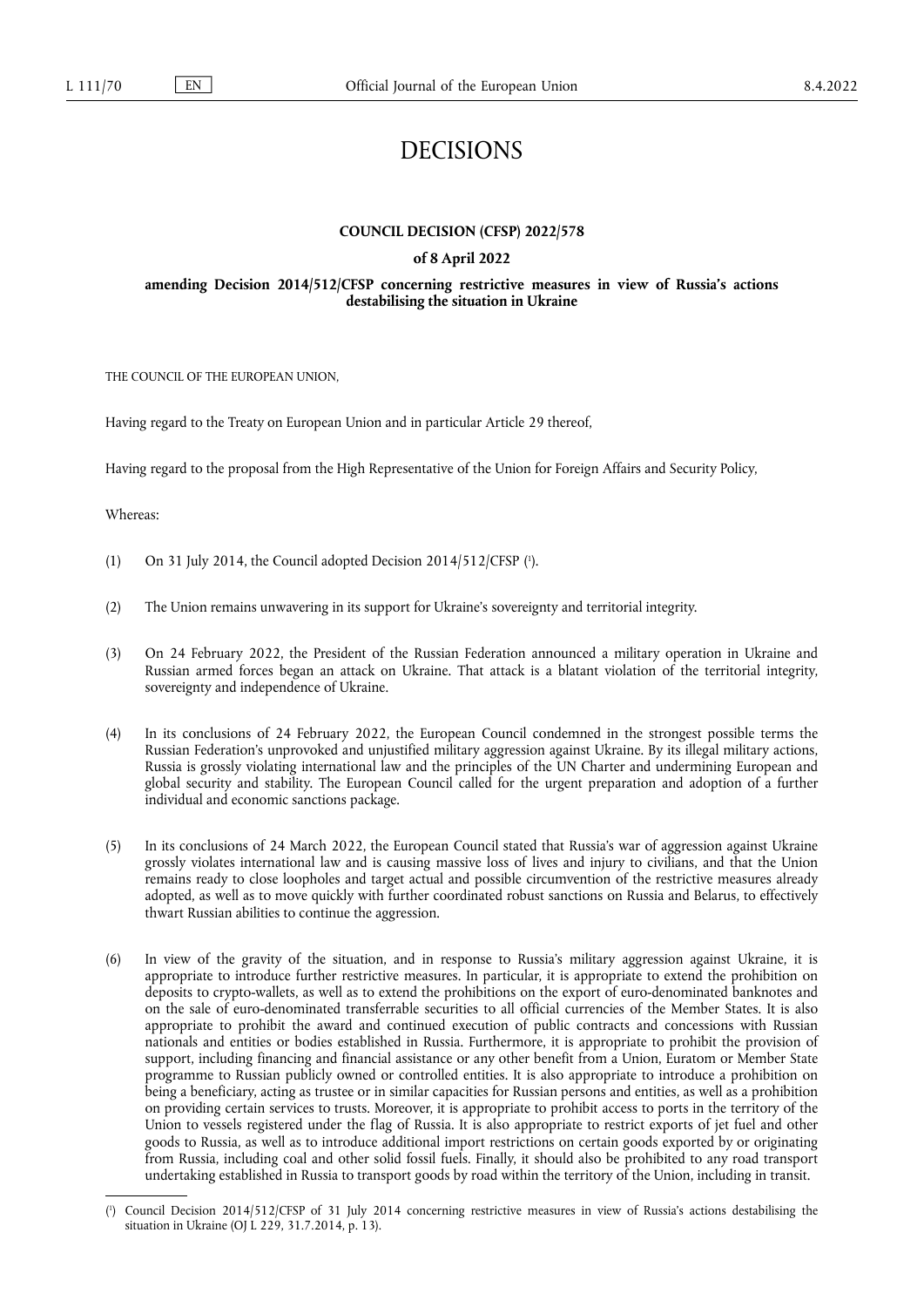- (7) It is also appropriate to extend the exemption from the prohibition to engage in transactions with certain Stateowned entities to Switzerland, the European Economic Area and the Western Balkans. The Union expects the swift and full alignment of all countries in the region with EU restrictive measures, including those concerning Russia's actions destabilising the situation in Ukraine. Moreover, it is also appropriate to amend or introduce certain derogations in relation to the restrictions on dual-use goods and technologies, goods and technologies which might contribute to Russia's military and technological enhancement or the development of its defence and security sector, goods and technology suited for use in aviation or the space industry, jet fuel and fuel additives, and luxury goods.
- (8) Further action by the Union is needed in order to implement certain measures.
- (9) Decision 2014/512/CFSP should therefore be amended accordingly,

HAS ADOPTED THIS DECISION:

#### *Article 1*

Decision 2014/512/CFSP is amended as follows:

- (1) in Article 1aa(3), point (a) is replaced by the following:
	- '(a) transactions which are strictly necessary for the direct or indirect purchase, import or transport of natural gas and oil, including refined petroleum products, as well as titanium, aluminium, copper, nickel, palladium and iron ore from or through Russia into the Union, a country member of the European Economic Area, Switzerland, or the Western Balkans;';
- (2) in Article 1aa(3), the following point is added:
	- '(c) transactions for the purchase, import or transport into the Union of coal and other solid fossil fuels until 10 August 2022.';
- (3) in Article 1aa, the following paragraph is added:

'4. The Union shall take the necessary measures in order to determine the relevant items to be covered by this Article.';

Article 1b is replaced by the following:

'*Article 1b*

1. It shall be prohibited to accept any deposits from Russian nationals or natural persons residing in Russia, or legal persons, entities or bodies established in Russia, if the total value of deposits of the natural or legal person, entity or body per credit institution exceeds EUR 100 000.

2. It shall be prohibited to provide crypto-asset wallet, account or custody services to Russian nationals or natural persons residing in Russia, or legal persons, entities or bodies established in Russia, if the total value of crypto-assets of the natural or legal person, entity or body per wallet, account or custody provider exceeds EUR 10 000.

3. Paragraphs 1 and 2 shall not apply to nationals of a Member State, of a country member of the European Economic Area or of Switzerland, or to natural persons having a temporary or permanent residence permit in a Member State, in a country member of the European Economic Area or in Switzerland.

4. Paragraphs 1 and 2 shall not apply to deposits which are necessary for non-prohibited cross-border trade in goods and services between the Union and Russia.

5. By way of derogation from paragraphs 1 and 2, the competent authorities may authorise the acceptance of such a deposit or provision of wallet, account or custody service, under such conditions as they deem appropriate, after having determined that the acceptance of such a deposit or provision of wallet, account or custody service is:

(a) necessary to satisfy the basic needs of natural or legal persons, entities or bodies referred to in paragraph 1 and their dependent family members, including payments for food, rent or mortgage, medicines and medical treatment, taxes, insurance premiums, and public utility charges;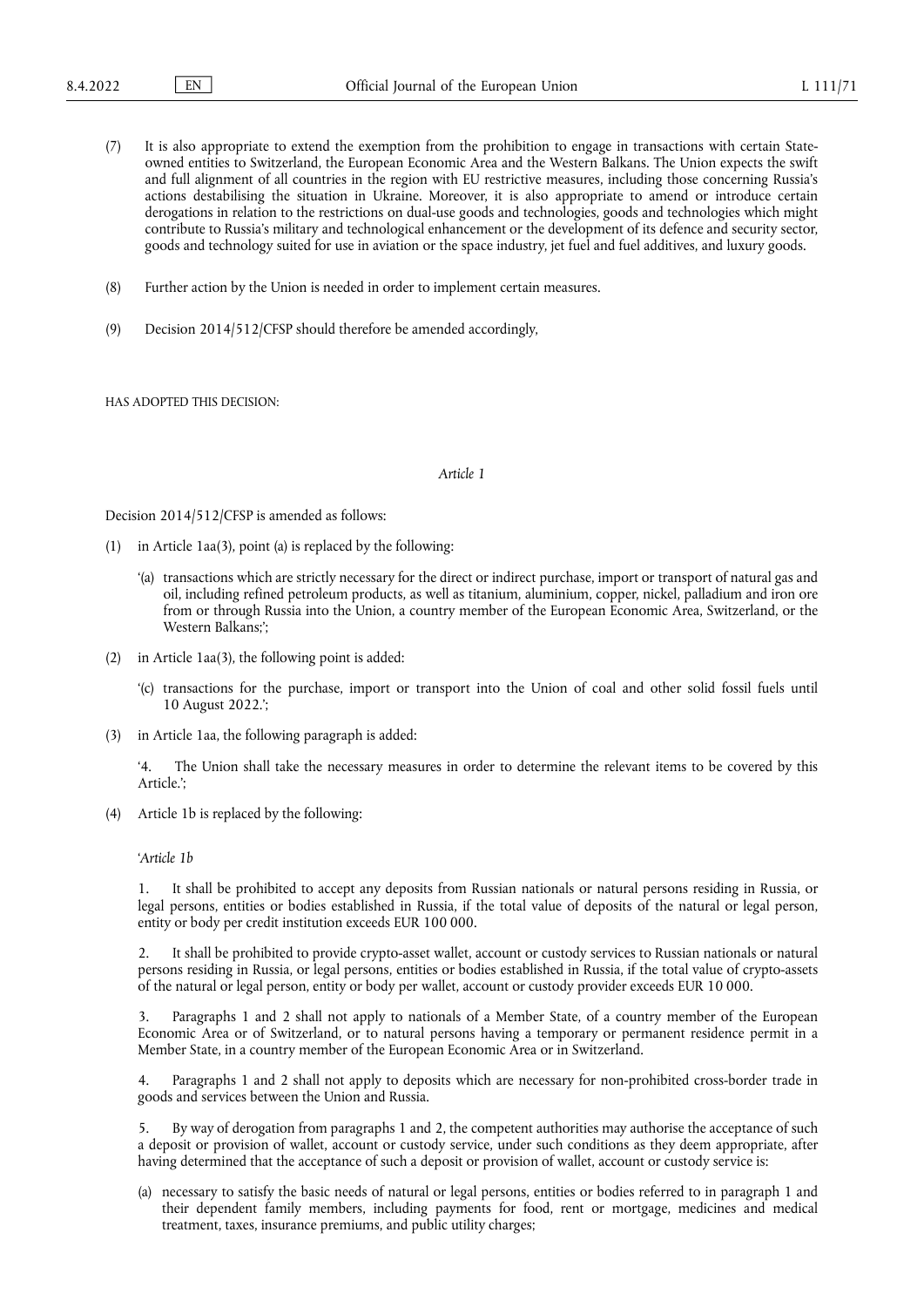- (b) intended exclusively for the payment of reasonable professional fees or the reimbursement of incurred expenses associated with the provision of legal services;
- (c) necessary for extraordinary expenses, provided that the relevant competent authority has notified the competent authorities of the other Member States and the Commission of the grounds on which it considers that a specific authorisation should be granted, at least two weeks prior to the authorisation; or
- (d) necessary for official purposes of a diplomatic mission or consular post or international organisation.

The Member State concerned shall inform the other Member States and the Commission of any authorisation granted under this paragraph within two weeks of the authorisation.

6. By way of derogation from paragraphs 1 and 2, the competent authorities may authorise the acceptance of such a deposit or provision of wallet, account or custody service, under such conditions as they deem appropriate, after having determined that the acceptance of such a deposit or provision of wallet, account or custody service is:

- (a) necessary for humanitarian purposes, such as delivering or facilitating the delivery of assistance, including medical supplies, food, or the transfer of humanitarian workers and related assistance or for evacuations; or
- (b) necessary for civil society activities that directly promote democracy, human rights or the rule of law in Russia.

The Member State concerned shall inform the other Member States and the Commission of any authorisation granted under this paragraph within two weeks of the authorisation.';

(5) in Article 1d, paragraph 1 is replaced by the following:

'1. It shall be prohibited to sell transferable securities denominated in any official currency of a Member State issued after 12 April 2022 or units in collective investment undertakings providing exposure to such securities, to any Russian national or natural person residing in Russia or any legal person, entity or body established in Russia.';

(6) Article 1f is replaced by the following:

'*Article 1f*

1. It shall be prohibited to sell, supply, transfer or export banknotes denominated in any official currency of a Member State to Russia or to any natural or legal person, entity or body in Russia, including the government and the Central Bank of Russia, or for use in Russia.

2. The prohibition in paragraph 1 shall not apply to the sale, supply, transfer or export of banknotes denominated in any official currency of a Member State provided that such sale, supply, transfer or export is necessary for:

- (a) the personal use of natural persons travelling to Russia or members of their immediate families travelling with them; or
- (b) the official purposes of diplomatic missions, consular posts or international organisations in Russia enjoying immunities in accordance with international law.';
- (7) the following Articles are inserted:

#### '*Article 1h*

1. It shall be prohibited to award or continue the execution of any public or concession contract falling within the scope of Directives 2014/23/EU [\(\\*\),](#page-4-0) 2014/24/EU [\(\\*\\*\)](#page-4-1), 2014/25/E[U \(\\*\\*\\*\)](#page-4-2), 2009/81/EC [\(\\*\\*\\*\\*\)](#page-4-3) of the European Parliament and of the Council, as well as Article 10, paragraphs 1, 3, 6(a) to 6(e), 8, 9 and 10, Articles 11, 12, 13 and 14 of Directive 2014/23/EU, Article 7 and 8, Article 10 (b) to (f) and (h) to (j) of Directive 2014/24/EU, Article 18, Article 21 (b) to (e) and (g) to (i), Articles 29 and 30 of Directive 2014/25/EU, and Article 13 (a) to (d), (f) to (h) and (j) of Directive 2009/81/EC, to or with:

- (a) a Russian national, or a natural or legal person, entity or body established in Russia;
- (b) a legal person, entity or body whose proprietary rights are directly or indirectly owned for more than 50 % by an entity referred to in point (a) of this paragraph; or
- (c) a natural or legal person, entity or body acting on behalf or at the direction of an entity referred to in point (a) or (b) of this paragraph,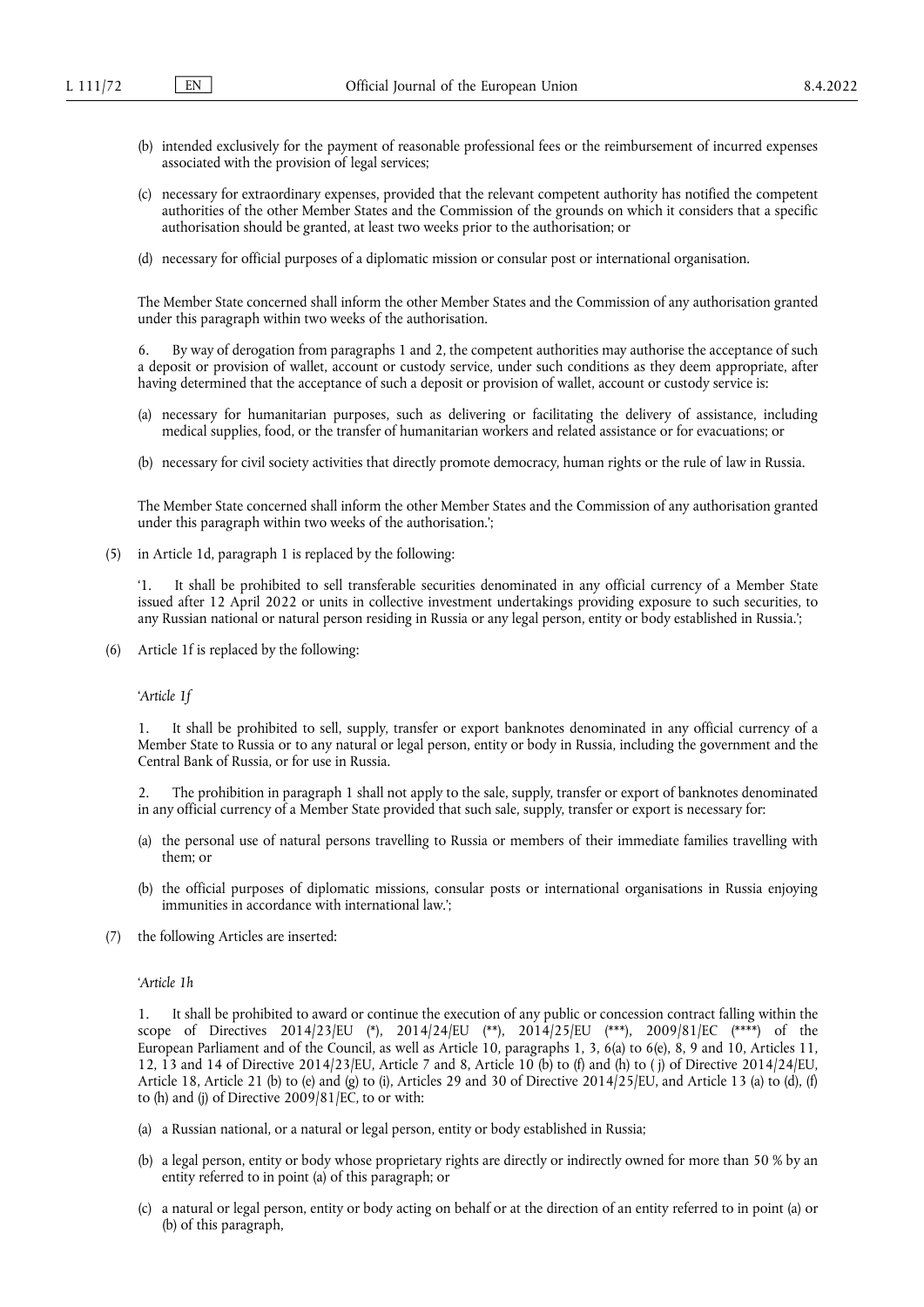including, where they account for more than 10 % of the contract value, subcontractors, suppliers or entities whose capacities are being relied on within the meaning of Directives 2014/23/EU, 2014/24/EU, 2014/25/EU, 2009/81/EC.

2. By way of derogation from paragraph 1, the competent authorities may authorise the award and continued execution of contracts intended for:

- (a) the operation, maintenance, decommissioning and radioactive waste management, fuel supply and retreatment and safety of civil nuclear capabilities, and the continuation of design, construction and commissioning required for the completion of civil nuclear facilities, as well as the supply of precursor material for the production of medical radioisotopes and similar medical applications, critical technology for environmental radiation monitoring, as well as civil nuclear cooperation, in particular in the field of research and development;
- (b) intergovernmental cooperation in space programmes;
- (c) the provision of strictly necessary goods or services which can only be provided, or which can only be provided in sufficient quantities, by the persons referred to in paragraph 1;
- (d) the functioning of diplomatic and consular representations of the Union and of the Member States in Russia, including delegations, embassies and missions, or international organisations in Russia enjoying immunities in accordance with international law;
- (e) the purchase, import or transport of natural gas and oil, including refined petroleum products, as well as titanium, aluminium, copper, nickel, palladium and iron ore from or through Russia into the Union; or
- (f) the purchase, import or transport into the Union of coal and other solid fossil fuels until 10 August 2022.

3. The Member State concerned shall inform the other Member States and the Commission of any authorisations granted under this Article within two weeks of the authorisation.

4. The prohibition in paragraph 1 shall not apply to the execution until 10 October 2022 of contracts concluded before 9 April 2022;

5. The Union shall take the necessary measures in order to determine the relevant items to be covered by this Article.

## *Article 1i*

1. It shall be prohibited to provide direct or indirect support, including financing and financial assistance or any other benefit under a Union, Euratom or Member State national programme and contracts within the meaning of Regulation (EU, Euratom) 2018/104[6 \(\\*\\*\\*\\*\\*\)](#page-4-4), to any legal person, entity or body established in Russia with over 50 % public ownership or public control.

- 2. The prohibition in paragraph 1 shall not apply to:
- (a) humanitarian purposes, public health emergencies, the urgent prevention or mitigation of an event likely to have a serious and significant impact on human health and safety or the environment, or as a response to natural disasters;
- (b) phytosanitary and veterinary programmes;
- (c) intergovernmental cooperation in space programmes and under the International Thermonuclear Experimental Reactor Agreement;
- (d) the operation, maintenance, decommissioning and radioactive waste management, fuel supply and retreatment and safety of civil nuclear capabilities, as well as supply of precursor material for the production of medical radioisotopes and similar medical applications, critical technology for environmental radiation monitoring, as well as civil nuclear cooperation, in particular in the field of research and development;
- (e) mobility exchanges for individuals and people-to-people contacts;
- (f) climate and environmental programmes, with the exception of support in the context of research and innovation;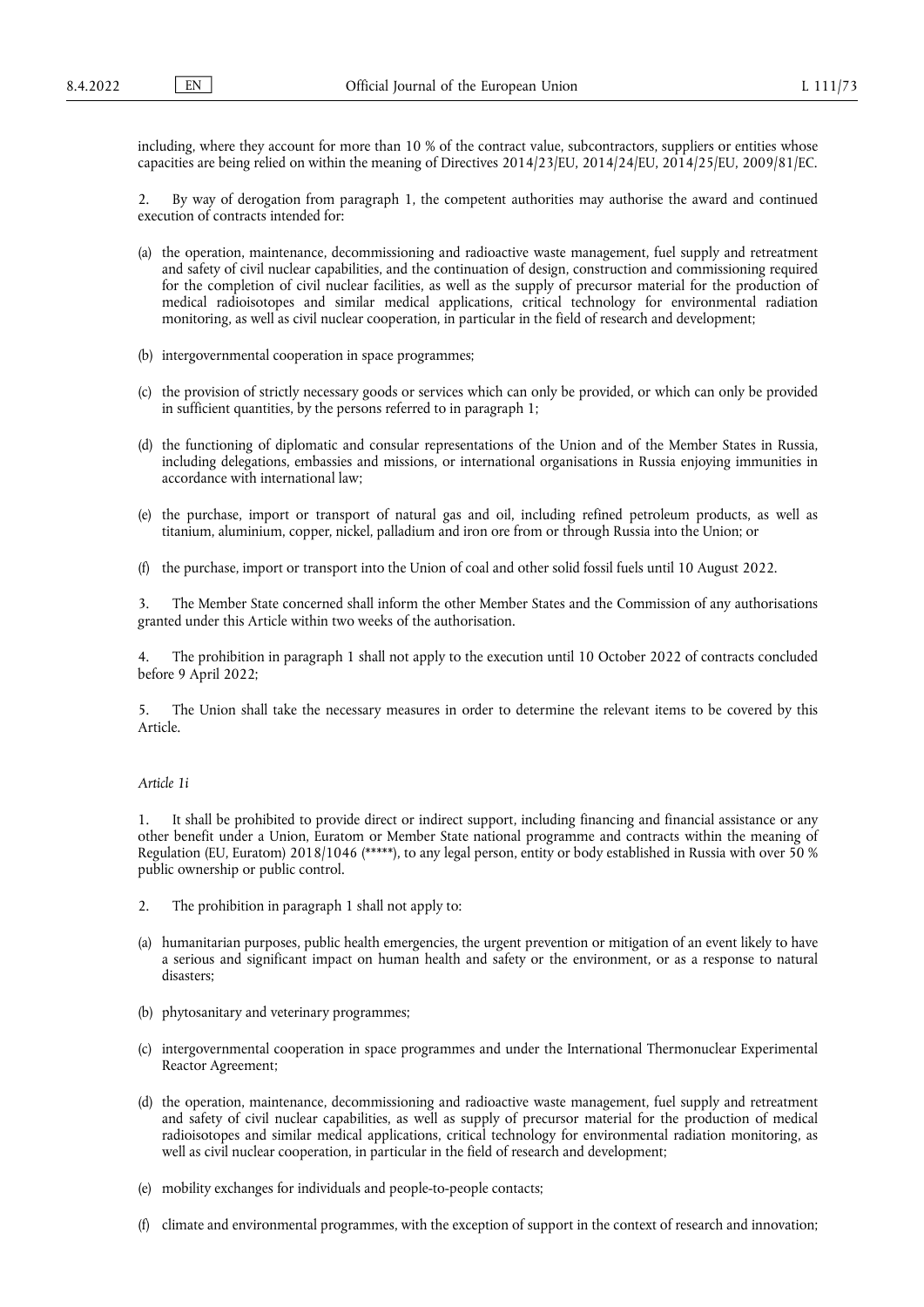(g) the functioning of diplomatic and consular representations of the Union and of the Member States in Russia, including delegations, embassies and missions, or international organisations in Russia enjoying immunities in accordance with international law.

*Article 1j*

\_\_\_\_\_\_\_\_\_\_\_\_\_

1. It shall be prohibited to register, provide a registered office, business or administrative address as well as management services to, a trust or any similar legal arrangement having as a trustor or a beneficiary:

- (a) Russian nationals or natural persons residing in Russia;
- (b) legal persons, entities or bodies established in Russia;
- (c) legal persons, entities or bodies whose proprietary rights are directly or indirectly owned for more than 50 % by a natural or legal person, entity or body referred to in points (a) or (b);
- (d) legal persons, entities or bodies controlled by a natural or legal person, entity or body referred to in points (a), (b) or (c);
- (e) a natural or legal person, entity or body acting on behalf or at the direction of a natural or legal person, entity or body referred to in points (a), (b), (c) or (d).

2. It shall be prohibited as of 10 May 2022 to act as, or arrange for another person to act as, a trustee, nominee shareholder, director, secretary or a similar position, for a trust or similar legal arrangement as referred to in paragraph 1.

3. Paragraphs 1 and 2 shall not apply to the operations that are strictly necessary for the termination by 10 May 2022 of contracts which are not compliant with this Article concluded before 9 April 2022 or ancillary contracts necessary for the execution of such contracts.

4. Paragraphs 1 and 2 shall not apply when the trustor or beneficiary is a national of a Member State or a natural person having a temporary or permanent residence permit in a Member State.

5. By way of derogation from paragraphs 1 and 2, the competent authorities may authorise the services referred to therein, under such conditions as they deem appropriate, after having determined that this is necessary for:

- (a) humanitarian purposes, such as delivering or facilitating the delivery of assistance, including medical supplies, food, or the transfer of humanitarian workers and related assistance or for evacuations; or
- (b) civil society activities that directly promote democracy, human rights or the rule of law in Russia.

<span id="page-4-0"></span><sup>(\*)</sup> Directive 2014/23/EU of the European Parliament and of the Council of 26 February 2014 on the award of concession contracts (OJ L 94, 28.3.2014, p. 1).

<span id="page-4-1"></span><sup>(\*\*)</sup> Directive 2014/24/EU of the European Parliament and of the Council of 26 February 2014 on public procurement and repealing Directive 2004/18/EC (OJ L 94, 28.3.2014, p. 65).

<span id="page-4-2"></span><sup>(\*\*\*)</sup> Directive 2014/25/EU of the European Parliament and of the Council of 26 February 2014 on procurement by entities operating in the water, energy, transport and postal services sectors and repealing Directive 2004/ 17/EC (OJ L 94, 28.3.2014, p. 243).

<span id="page-4-3"></span><sup>(\*\*\*\*)</sup> Directive 2009/81/EC of the European Parliament and of the Council of 13 July 2009 on the coordination of procedures for the award of certain works contracts, supply contracts and service contracts by contracting authorities or entities in the fields of defence and security, and amending Directives 2004/17/EC and 2004/18/EC (OJ L 216, 20.8.2009, p. 76).

<span id="page-4-4"></span><sup>(\*\*\*\*\*)</sup> Regulation (EU, Euratom) 2018/1046 of the European Parliament and of the Council of 18 July 2018 on the financial rules applicable to the general budget of the Union, amending Regulations (EU) No 1296/2013, (EU) No 1301/2013, (EU) No 1303/2013, (EU) No 1304/2013, (EU) No 1309/2013, (EU) No 1316/2013, (EU) No 223/2014, (EU) No 283/2014, and Decision No 541/2014/EU and repealing Regulation (EU, Euratom) No 966/2012 (OJ L 193, 30.7.2018, p. 1).';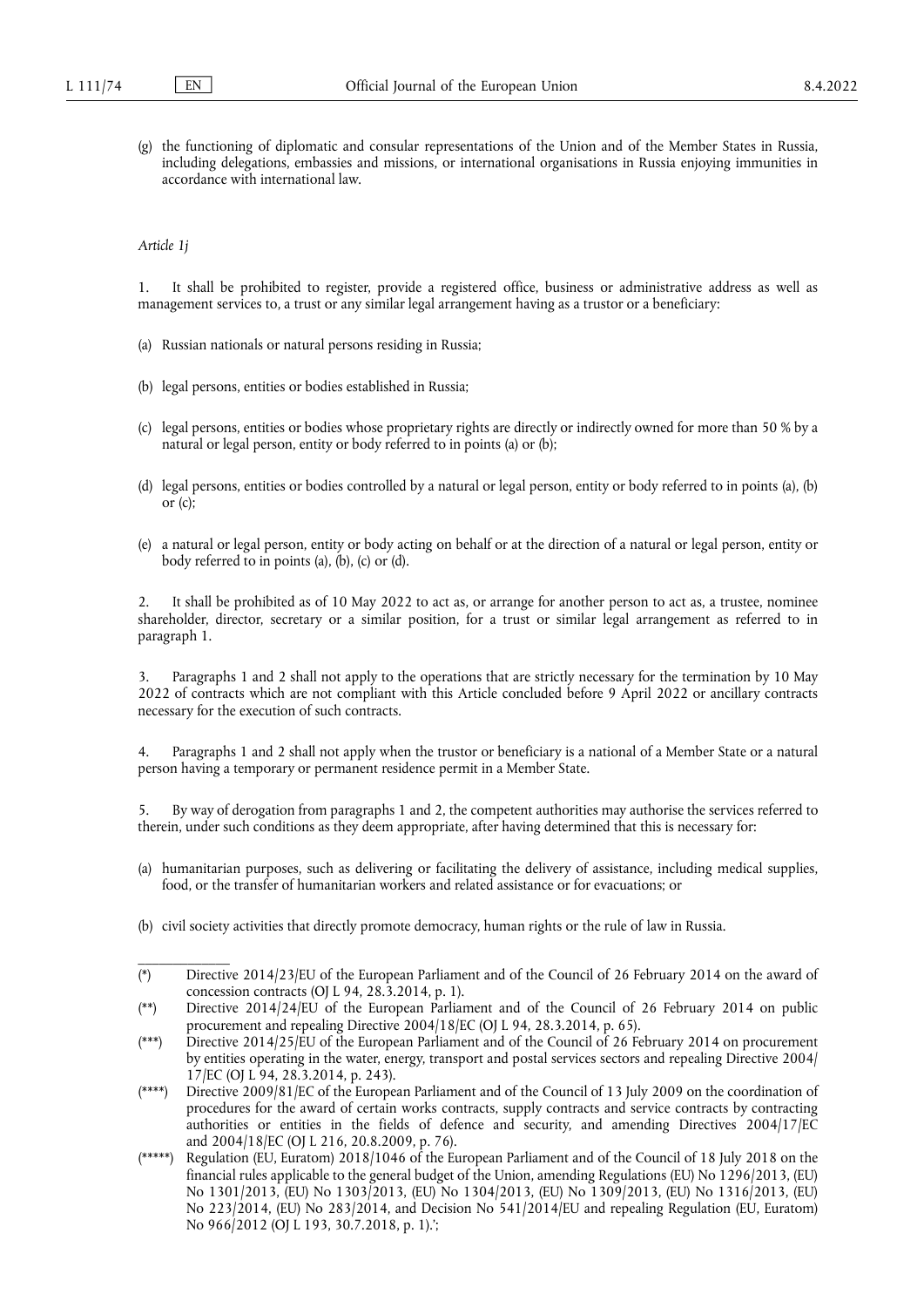- (8) Article 2 is amended as follows:
	- (a) in paragraph 4, the words "paragraphs 1, 2 and 3" are replaced by the words "paragraph 3";
	- (b) the following paragraph is inserted:

'4a. The prohibitions in paragraphs 1 and 2 shall not apply to the provision of spare parts and services necessary for the maintenance, repair and safety of existing capabilities within the Union.';

- (9) in Article 3(4), point (e) is replaced by the following:
	- '(e) intended for civilian non-publicly available electronic communications networks which are not the property of an entity that is publicly controlled or with over 50 % public ownership;';
- (10) in Article 3(7), points (i) and (ii) are replaced by the following:
	- '(i) the end-user might be a military end-user, a natural or legal person, entity or body in Annex IV or that the goods might have a military end-use, unless the sale, supply, transfer or export of goods and technology referred to in paragraph 1 or the provision of related technical or financial assistance is allowed under paragraph 1(a) of Article 3b;
	- (ii) the sale, supply, transfer or export of goods and technology referred to in paragraph 1 or the provision of related technical or financial assistance is intended for aviation or the space industry, unless such sale, supply, transfer or export or the provision of related technical or financial assistance is allowed under paragraph 4(b); or';
- (11) in Article 3a(4), point (e) is replaced by the following:
	- '(e) intended for civilian non-publicly available electronic communications networks which are not the property of an entity that is publicly controlled or with over 50 % public ownership;';
- (12) in Article 3a(7), points (i) and (ii) are replaced by the following:
	- '(i) the end-user might be a military end-user, a natural or legal person, entity or body in Annex IV or that the goods might have a military end-use, unless the sale, supply, transfer or export of goods and technology referred to in paragraph 1 or the provision of related technical or financial assistance is allowed under paragraph 1 of Article 3b;
	- (ii) the sale, supply, transfer or export of goods and technology referred to in paragraph 1 or the provision of related technical or financial assistance is intended for aviation or the space industry, unless such sale, supply, transfer or export or the provision of related technical or financial assistance is allowed under paragraph 4(b); or';
- (13) In Article 4(3), point (a) is replaced by the following:
	- '(a) the transport of natural gas and oil, including refined petroleum products, from or through Russia into the Union; or';
- (14) In Article 4a(2), point (a) is replaced by the following:
	- '(a) it is necessary for ensuring critical energy supply within the Union, as well as the transport of natural gas and oil, including refined petroleum products, from or through Russia into the Union; or';
- (15) In Article 4c, paragraph 1 is replaced by the following:

'1. It shall be prohibited to sell, supply, transfer, or export, directly or indirectly, goods and technology suited for use in oil refining and liquefaction of natural gas, whether or not originating in the Union, to any natural or legal person, entity or body in Russia or for use in Russia.';

(16) In Article 4d, paragraph 1 is replaced by the following:

'1. It shall be prohibited to sell, supply, transfer or export, directly or indirectly, goods and technology suited for use in aviation or the space industry, as well as jet fuel and fuel additives, whether or not originating in the Union, to any natural or legal person, entity or body in Russia or for use in Russia.';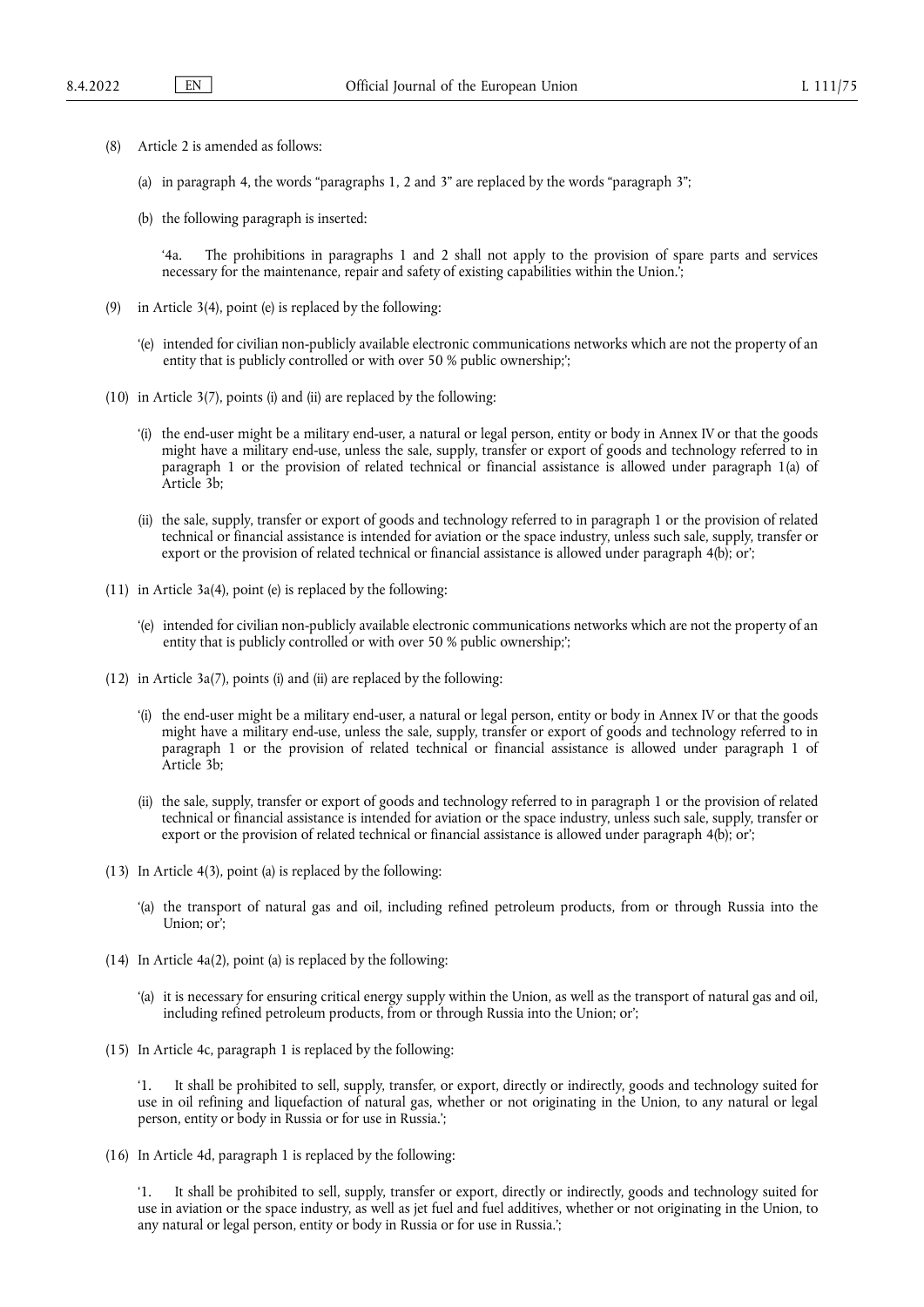(17) In Article 4d, paragraph 6 is replaced by the following and the following paragraphs are added:

By way of derogation from paragraphs 1 and 4, the national competent authorities may authorise, under such conditions as they deem appropriate, the execution of an aircraft financial lease concluded before 26 February 2022 after having determined that:

- (a) it is strictly necessary to ensure lease re-payments to a legal person, entity or body incorporated or constituted under the law of a Member State which does not fall under any of the restrictive measures provided for in this Decision; and
- (b) no economic resources will be made available to the Russian counterpart, with the exception of the transfer of ownership of the aircraft after full reimbursement of the financial lease.

7. The Member State concerned shall inform the other Member States and the Commission of any authorisations granted under this Article within two weeks of the authorisation.

8. The prohibition in paragraph 1 shall be without prejudice to Articles 3(4)(b) and 3a(4)(b).

9. The Union shall take the necessary measures in order to determine the relevant items to be covered by this Article.';

(18) the following Article is inserted:

#### '*Article 4ha*

1. It shall be prohibited after 16 April 2022 to provide access to ports in the territory of the Union to any vessel registered under the flag of Russia.

2. Paragraph 1 shall apply to vessels that have changed their Russian flag or their registration, to the flag or register of any other State after 24 February 2022.

- 3. For the purposes of this Article, a vessel means:
- (a) a ship falling within the scope of the relevant international conventions;
- (b) a yacht, of 15 metres in length or more, which does not carry cargo and carrying no more than 12 passengers; or
- (c) recreational craft or personal watercraft as defined in Directive 2013/53/EU of the European Parliament and of the Council [\(\\*\).](#page-6-0)

4. Paragraph 1 shall not apply in the case of a vessel in need of assistance seeking a place of refuge, of an emergency port call for reasons of maritime safety, or for saving life at sea.

5. By way of derogation from paragraph 1, the competent authorities may authorise a vessel to access a port, under such conditions as they deem appropriate, after having determined that the access is necessary for:

- (a) the purchase, import or transport into the Union of natural gas and oil, including refined petroleum products, titanium, aluminium, copper, nickel, palladium, iron ore, as well as certain chemical and iron products;
- (b) the purchase, import or transport of pharmaceutical, medical, agricultural and food products, including wheat and fertilisers whose import, purchase and transport is allowed under this Decision;
- (c) humanitarian purposes;

\_\_\_\_\_\_\_\_\_\_\_\_\_

- (d) transport of nuclear fuel and other goods strictly necessary for the functioning of civil nuclear capabilities; or
- (e) the purchase, import or transport into the Union of coal and other solid fossil fuels, until 10 August 2022.

6. The Member State concerned shall inform the other Member States and the Commission of any authorisation granted under paragraph 5 within two weeks of the authorisation.

7. The Union shall take the necessary measures in order to determine the relevant items to be covered by this Article.

<span id="page-6-0"></span><sup>(\*)</sup> Directive 2013/53/EU of the European Parliament and of the Council of 20 November 2013 on recreational craft and personal watercraft and repealing Directive 94/25/EC (OJ L 354, 28.12.2013, p. 90).';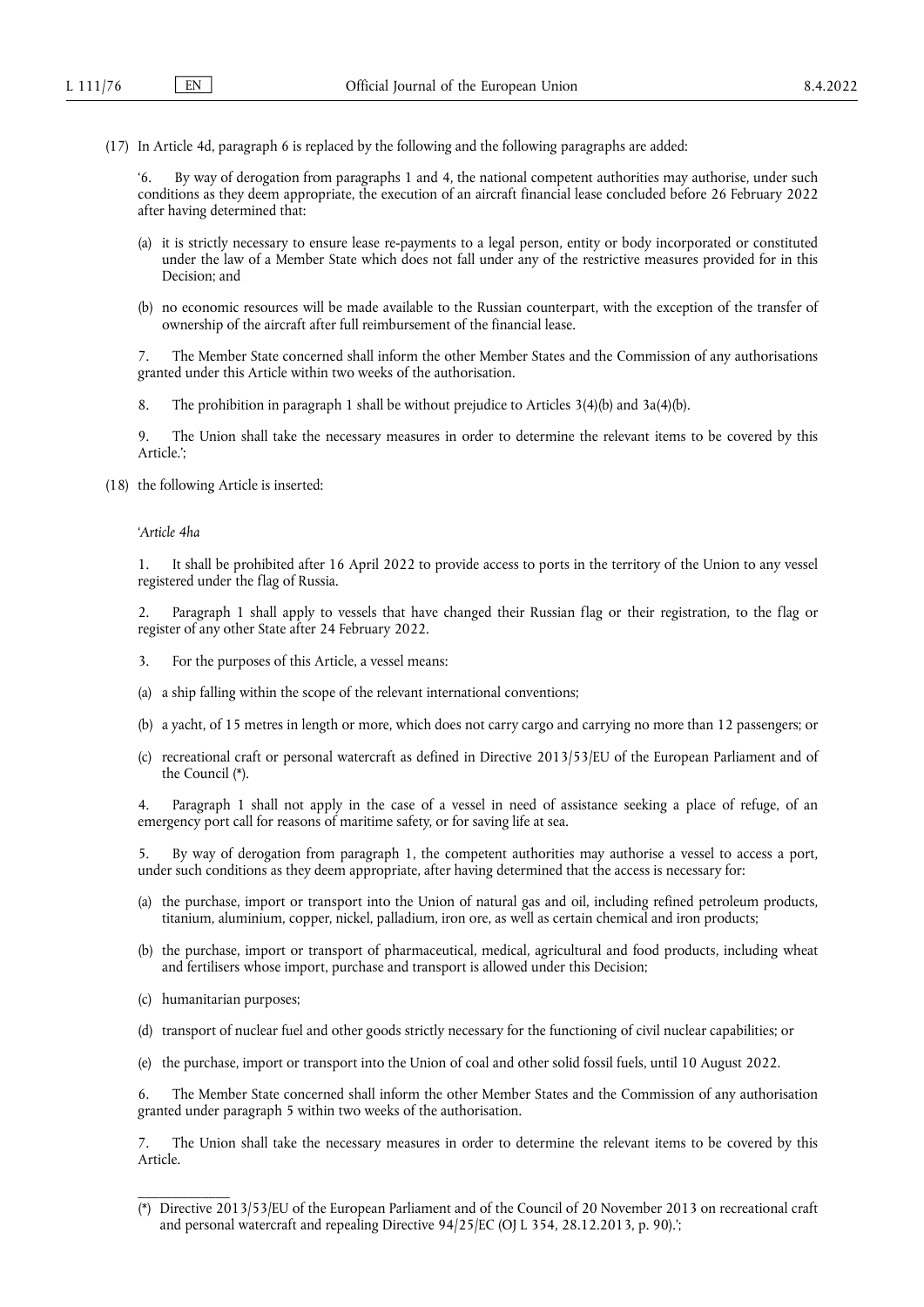(19) in Article 4j, paragraph 4 is replaced by the following and the following paragraphs are added:

By way of derogation from paragraph 1, the competent authorities may authorise the transfer or export to Russia of cultural goods which are on loan in the context of formal cultural cooperation with Russia.

5. The Member State concerned shall inform the other Member States and the Commission of any authorisations granted under paragraph 4 within two weeks of the authorisation.

6. The Union shall take the necessary measures in order to determine the relevant items to be covered by this Article.';

(20) the following Articles are inserted:

'*Article 4k*

1. It shall be prohibited to purchase, import, or transfer, directly or indirectly, goods which generate significant revenues for Russia thereby enabling its actions destabilising the situation in Ukraine into the Union if they originate in Russia or are exported from Russia.

- 2. It shall be prohibited to:
- (a) provide technical assistance, brokering services or other services related to the goods and technology referred to in paragraph 1 and to the provision, manufacture, maintenance and use of those goods and technology, directly or indirectly in relation to the prohibition in paragraph 1;
- (b) provide financing or financial assistance related to the goods and technology referred to in paragraph 1 for any purchase, import or transfer of those goods and technology, or for the provision of related technical assistance, brokering services or other services, directly or indirectly in relation to the prohibition in paragraph 1.

3. The prohibitions in paragraphs 1 and 2 shall not apply to the execution until 10 July 2022 of contracts concluded before 9 April 2022, or ancillary contracts necessary for the execution of such contracts.

4. As of 10 July 2022, the prohibitions in paragraphs 1 and 2 shall not apply to the import, purchase or transport, or the related technical or financial assistance, necessary for the import into the Union, of:

- (a) 837 570 metric tonnes of potassium chloride of CN 3104 20 between 10 July of a given year and 9 July of the following year;
- (b) 1 577 807 metric tonnes combined of the other products under CN 3105 20, 3105 60 and 3105 90 between 10 July of a given year and 9 July of the following year.

5. The import volume quotas set out in paragraph 4 shall be managed by the Commission and the Member States in accordance with the management system for tariff-rate quotas provided for in Articles 49 to 54 of Commission Implementing Regulation (EU) 2015/2447 [\(\\*\).](#page-9-0)

6. The Union shall take the necessary measures in order to determine the relevant items to be covered by this Article.

# *Article 4l*

1. It shall be prohibited to purchase, import, or transfer, directly or indirectly, coal and other solid fossil fuels into the Union if they originate in Russia or are exported from Russia.

- 2. It shall be prohibited to:
- (a) provide technical assistance, brokering services or other services related to the goods and technology referred to in paragraph 1 and to the provision, manufacture, maintenance and use of those goods and technology, directly or indirectly in relation to the prohibition in paragraph 1;
- (b) provide financing or financial assistance related to the goods and technology referred to in paragraph 1 for any purchase, import or transfer of those goods and technology, or for the provision of related technical assistance, brokering services or other services, directly or indirectly in relation to the prohibition in paragraph 1.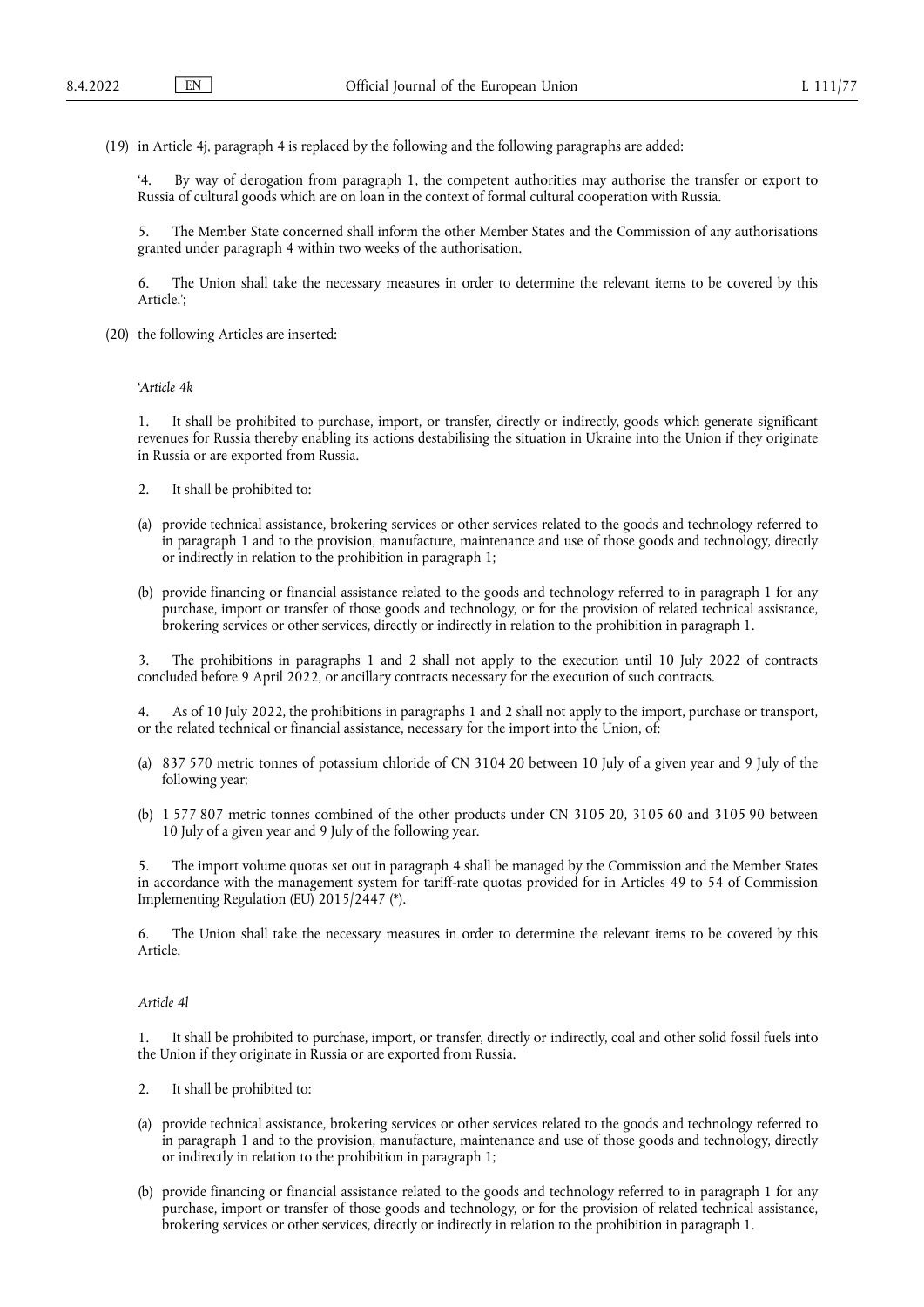3. The prohibitions in paragraphs 1 and 2 shall not apply to the execution until 10 August 2022 of contracts concluded before 9 April 2022, or ancillary contracts necessary for the execution of such contracts.

4. The Union shall take the necessary measures in order to determine the relevant items to be covered by this Article.

#### *Article 4m*

1. It shall be prohibited to sell, supply, transfer or export, directly or indirectly, goods which could contribute in particular to the enhancement of Russia's industrial capacities to any natural or legal person, entity or body in Russia or for use in Russia.

- 2. It shall be prohibited to:
- (a) provide technical assistance, brokering services or other services related to the goods and technology referred to in paragraph 1 and to the provision, manufacture, maintenance and use of those goods and technology, directly or indirectly to any natural or legal person, entity or body in Russia or for use in Russia;
- (b) provide financing or financial assistance related to the goods and technology referred to in paragraph 1 for any sale, supply, transfer or export of those goods and technology, or for the provision of related technical assistance, brokering services or other services, directly or indirectly to any natural or legal person, entity or body in Russia, or for use in Russia.

3. The prohibitions in paragraphs 1 and 2 shall not apply to the execution until 10 July 2022 of contracts concluded before 9 April 2022 or ancillary contracts necessary for the execution of such contracts.

The prohibitions in paragraphs 1 and 2 shall not apply to goods which are necessary for the official purposes of diplomatic or consular missions of Member States or partner countries in Russia or of international organisations enjoying immunities in accordance with international law, or to the personal effects of their staff.

5. The competent authorities of the Member States may authorise, under the conditions they deem appropriate, the sale, supply, transfer or export of the goods and technology covered by this Article, or the provision of related technical or financial assistance, after having determined that such goods or technology or the provision of related technical or financial assistance are necessary for humanitarian purposes, such as delivering or facilitating the delivery of assistance, including medical supplies, food, or the transfer of humanitarian workers and related assistance or for evacuations.

6. The Union shall take the necessary measures in order to determine the relevant items to be covered by this Article.

#### *Article 4n*

1. It shall be prohibited for any road transport undertaking established in Russia to transport goods by road within the territory of the Union, including in transit.

2. The prohibition in paragraph 1 shall not apply to road transport undertakings transporting:

- (a) mail as a universal service;
- (b) goods in transit though the Union between the Kaliningrad Oblast and Russia, provided that the transport of such goods is not otherwise prohibited under this Decision.

3. The prohibition in paragraph 1 shall not apply until 16 April 2022 to the transport of goods that started before 9 April 2022, provided that the vehicle of the road transport undertaking:

- (a) was already in the territory of the Union on 9 April 2022, or
- (b) needs to transit through the Union in order to return to Russia.

4. By way of derogation from paragraph 1, the competent authorities of a Member State may authorise the transport of goods by a road transport undertaking established in Russia if the competent authorities have determined that such transport is necessary for:

(a) the purchase, import or transport into the Union of natural gas and oil, including refined petroleum products, as well as titanium, aluminium, copper, nickel, palladium and iron ore;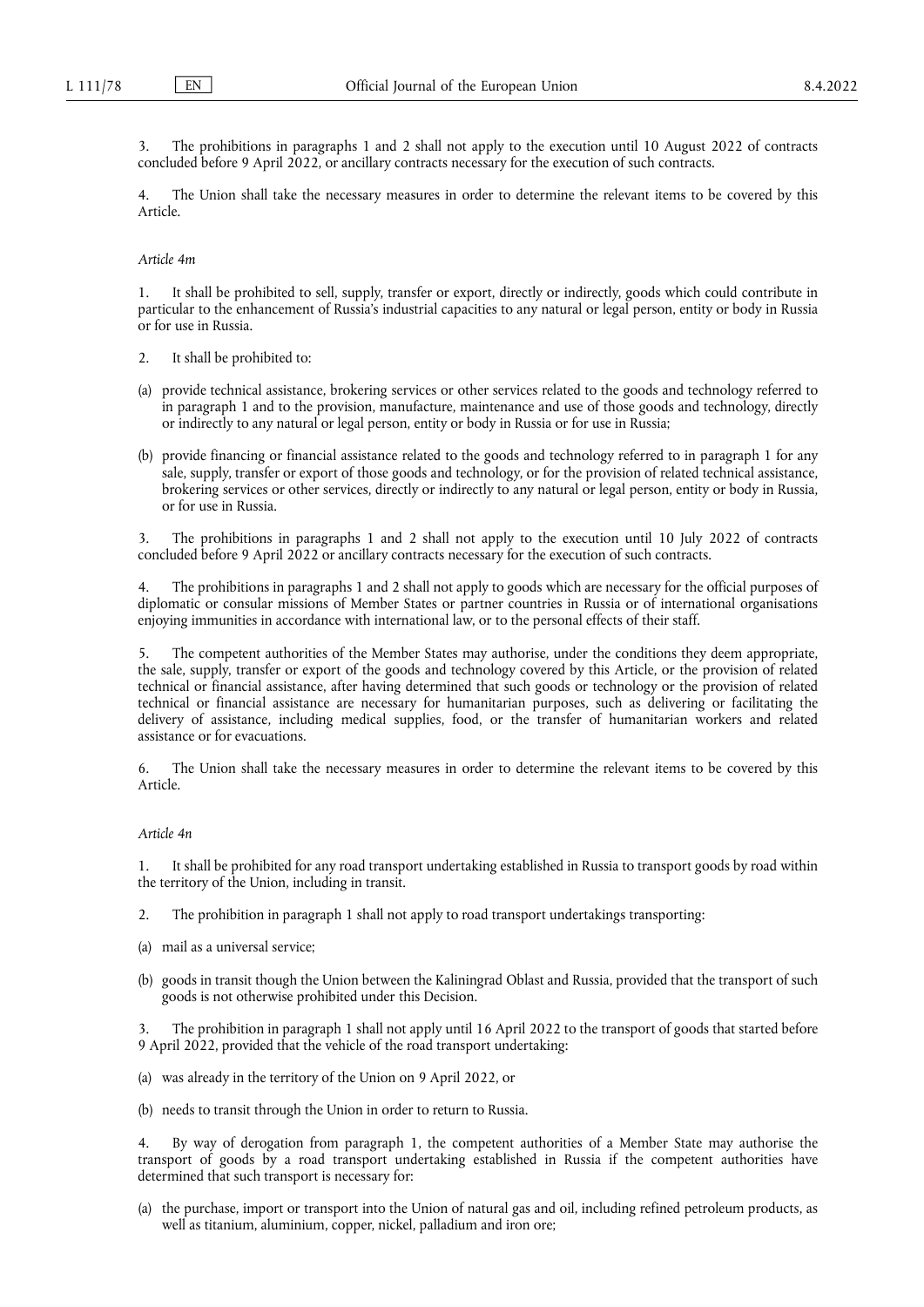\_\_\_\_\_\_\_\_\_\_\_\_\_

- (b) the purchase, import or transport of pharmaceutical, medical, agricultural and food products, including wheat and fertilisers whose import, purchase and transport is allowed under this Decision;
- (c) humanitarian purposes;
- (d) the functioning of diplomatic and consular representations of the Union and of the Member States in Russia, including delegations, embassies and missions, or international organisations in Russia enjoying immunities in accordance with international law; or .
- (e) the transfer or export to Russia of cultural goods which are on loan in the context of formal cultural cooperation with Russia.

5. The Member State concerned shall inform the other Member States and the Commission of any authorisation granted under paragraph 4 within two weeks of the authorisation.

- <span id="page-9-0"></span>(\*) Commission Implementing Regulation (EU) 2015/2447 of 24 November 2015 laying down detailed rules for implementing certain provisions of Regulation (EU) No 952/2013 of the European Parliament and of the Council laying down the Union Customs Code (OJ L 343, 29.12.2015, p. 558).';
- (21) in Article 7(1), point (a) is replaced by the following:
	- '(a) legal persons, entities or bodies listed in the Annexes to this Decision or legal persons, entities or bodies established outside the Union whose proprietary rights are directly or indirectly owned for more than 50 % by them;';
- (22) Annex VII is amended as set out in the Annex to this Decision.

# *Article 2*

This Decision shall enter into force on the day following that of its publication in the *Official Journal of the European Union*.

Done at Brussels, 8 April 2022.

*For the Council The President* J.-Y. LE DRIAN